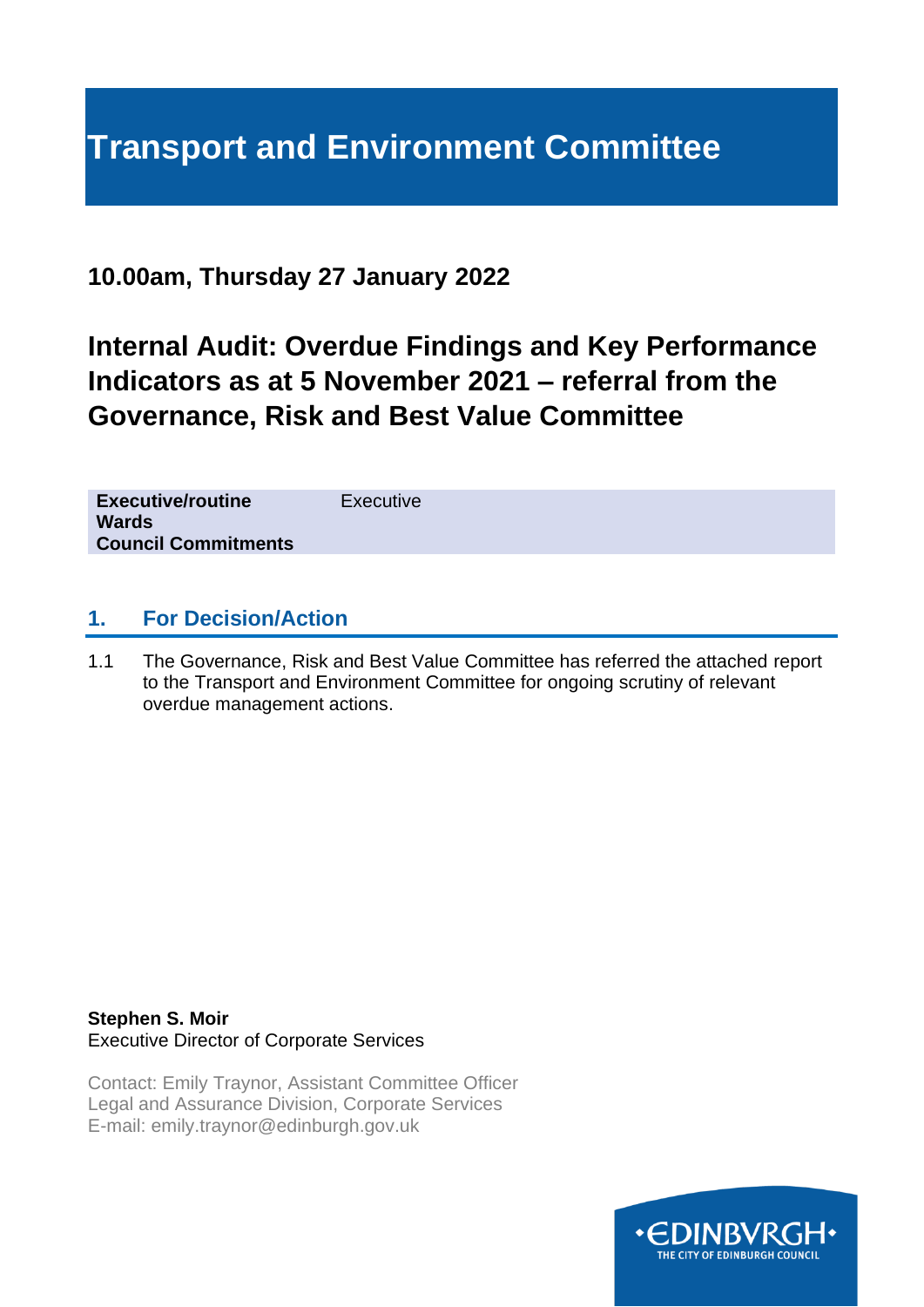# **Referral Report**

# **Internal Audit: Overdue Findings and Key Performance Indicators as at 5 November 2021 – referral from the Governance, Risk and Best Value Committee**

#### **2. Terms of Referral**

- 2.1 On 14 December 2021, the Governance, Risk and Best Value Committee considered a report on the Internal Audit: Overdue Findings and Key Performance Indicators as at 5 November 2021. The report confirmed the three-month completion date extension agreed by the GRBV Committee in September 2021 had been applied to all open and overdue agreed management actions, with revised dates reflected.
- 2.2 The Governance, Risk and Best Value Committee agreed:
	- 2.2.1 To note the status of the overdue Internal Audit findings as at 5 November 2021;
	- 2.2.2 To note that the three-month completion date extension agreed at the September 2021 Committee reflecting ongoing Covid-19 pressures across the Council had now been applied to all open and overdue agreed management actions;
	- 2.2.3 To note the status of IA Key Performance Indicators for audits that were either completed or in progress as at 5 November 2021;
	- 2.2.4 To refer the report to the relevant Council committees for ongoing scrutiny of their relevant overdue management actions;
	- 2.2.5 To refer the report to the Edinburgh Integration Joint Board Audit and Assurance Committee for information in relation to the current Health and Social Care Partnership position.
- 2.3 Following requests for clarification on the specific Internal Audit overdue findings that parent executive committees should focus on, an exercise has been completed that maps the findings included in this report to the specific committee based on their responsibilities detailed in the Council's committee terms of reference.
- 2.4 This exercise has identified an anomaly as there is currently no linear relationship between individual audit reports and committees, as it is possible for scrutiny of the actions in one Internal Audit report to be allocated across a number of Committees.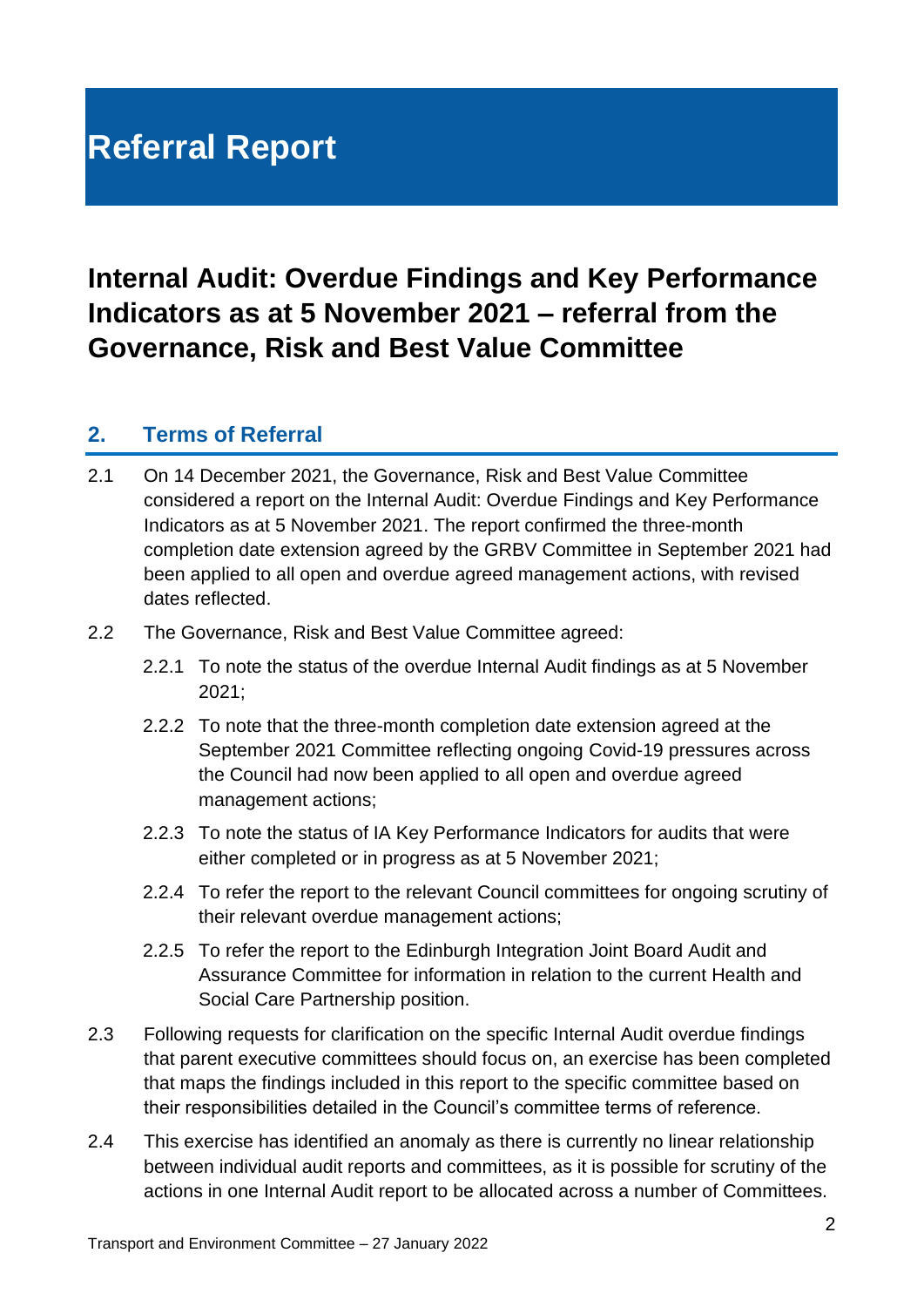For example, a review of Planning or Licensing could potentially result in operational service delivery actions being allocated to the Planning Committee and/or Regulatory Committee, with actions that relate to the ICT arrangements that these teams use being allocated to the Finance and Resources Committee.

- 2.5 As part of preparations for the new Council following the May 2022 Local Government elections, we will complete further work on this area to determine whether there is a more effective way of ensuring a more linear allocation of responsibility for executive committee and oversight of overdue IA actions.
- 2.6 In the meantime, the information provided to each committee is based upon the allocation of agreed management actions in line with each committee's current terms of reference. A copy of the full report is also available online, with a link include in the background section of this referred report for reference.

## **3. Background Reading/ External References**

- 3.1 [Minute of the Governance, Risk and Best Value Committee –](https://democracy.edinburgh.gov.uk/documents/s41603/4.1%20-%20Minute%20-%20GRBV%20-%2014%20December%202021.pdf) 14 December 2021
- 3.2 [Governance, Risk and Best Value Committee –](https://edinburgh.public-i.tv/core/portal/webcast_interactive/628079) 14 December 2021 webcast
- 3.3 [Internal Audit: Overdue Findings and Key Performance Indicators as at 5 November](https://democracy.edinburgh.gov.uk/documents/s41247/8.1%20-%20Internal%20Audit%20Overdue%20Findings%20and%20Key%20Performance%20Indicators%20as%20at%205%20November%202021.pdf)  2021 – [full report to GRBV Committee](https://democracy.edinburgh.gov.uk/documents/s41247/8.1%20-%20Internal%20Audit%20Overdue%20Findings%20and%20Key%20Performance%20Indicators%20as%20at%205%20November%202021.pdf)

### **4. Appendices**

Appendix 1 – report by the Chief Internal Auditor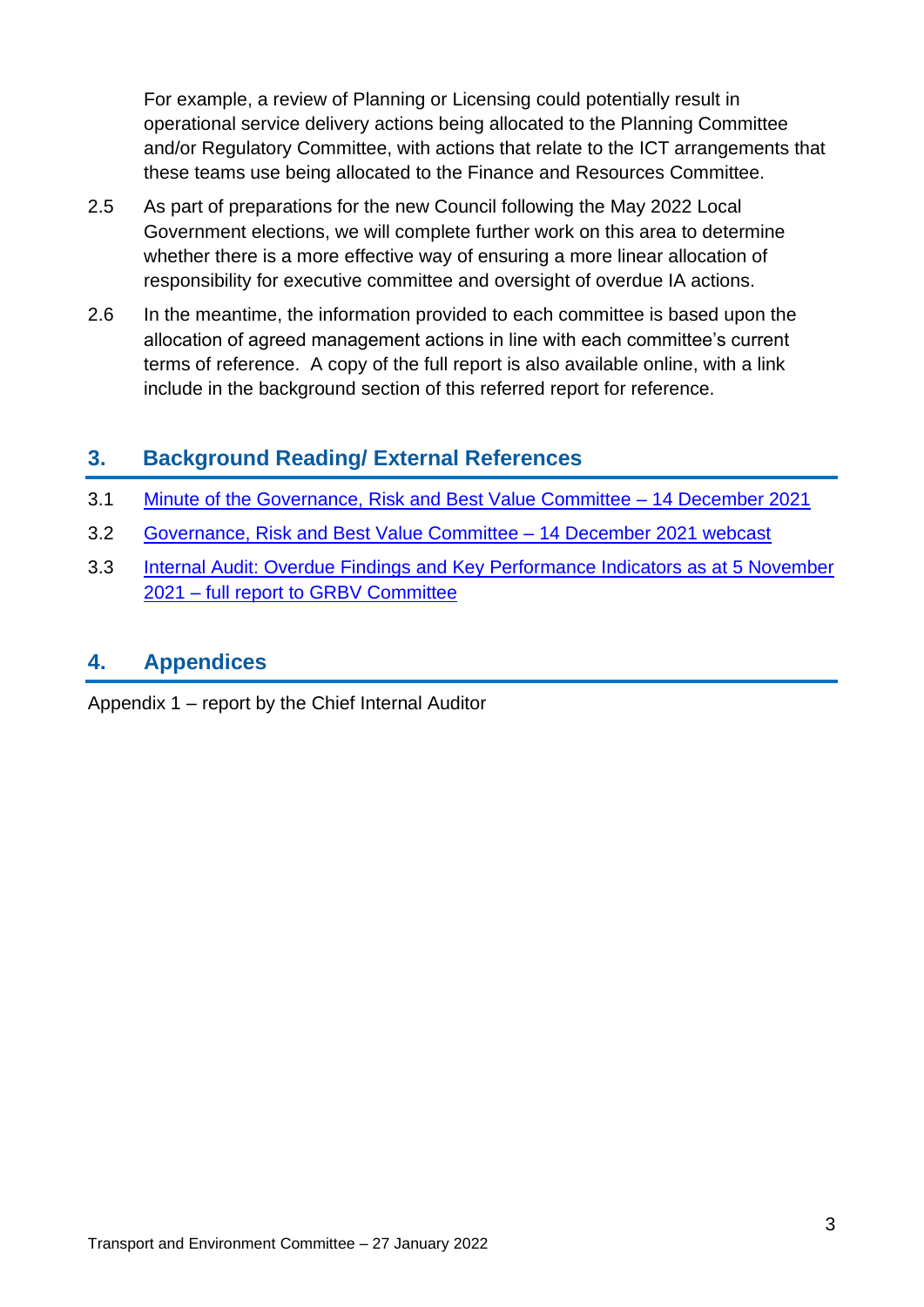# **Governance, Risk and Best Value Committee**

## **10:00am, Tuesday, 14 December 2021**

# **Internal Audit: Overdue Findings and Key Performance Indicators as at 5 November 2021**

| Item number                |                  |
|----------------------------|------------------|
| <b>Executive/routine</b>   | <b>Executive</b> |
| <b>Wards</b>               |                  |
| <b>Council Commitments</b> |                  |

#### **1. Recommendations**

- 1.1 It is recommended that the Committee:
	- 1.1.1 notes the status of the overdue Internal Audit (IA) findings as at 5 November 2021;
	- 1.1.2 notes that the three-month completion date extension agreed at the September 2021 Committee reflecting ongoing Covid-19 pressures across the Council has now been applied to all open and overdue agreed management actions;
	- 1.1.3 notes the status of IA Key Performance Indicators (KPIs) for audits that are either completed or in progress as at 5 November 2021;
	- 1.1.4 refers this paper to the relevant Council Executive committees for ongoing scrutiny of their relevant overdue management actions; and,
	- 1.1.5 refers this paper to the Edinburgh Integration Joint Board Audit and Assurance Committee for information in relation to the current Health and Social Care Partnership position.

#### **Lesley Newdall**

#### Chief Internal Auditor

Legal and Assurance Division, Corporate Services Directorate

E-mail: [lesley.newdall@edinburgh.gov.uk](mailto:lesley.newdall@edinburgh.gov.uk) | Tel: 0131 469 3216

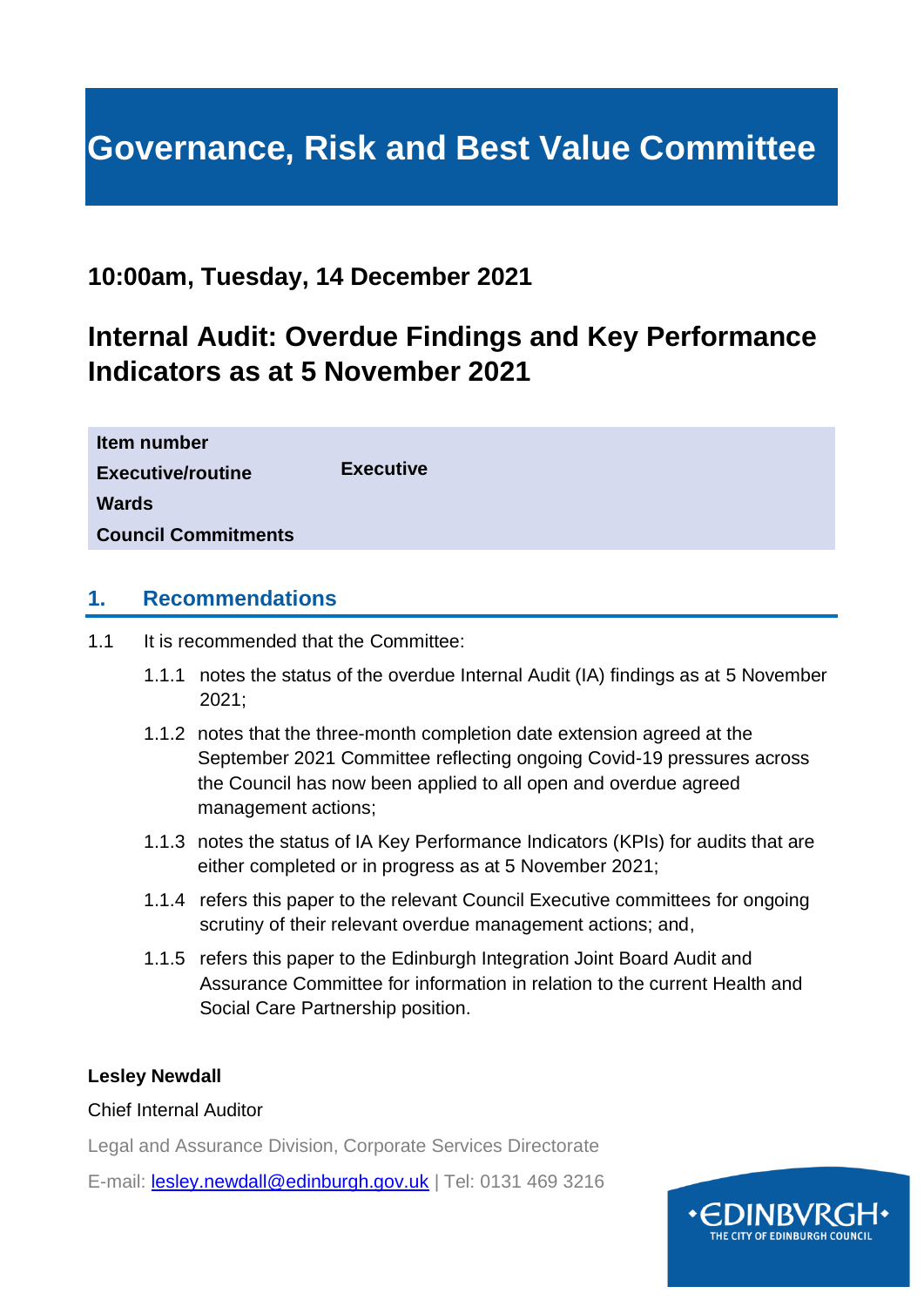**Report**

## **Internal Audit: Overdue Findings and Key Performance Indicators as at 5 November 2021**

#### **2. Executive Summary**

- 2.1 The three-month completion date extension agreed at the September 2021 Committee has now been applied to all open and overdue agreed management actions, with revised dates reflected in this report.
- 2.2 The impact of the extension is that completion dates for all open management actions that were not currently overdue in October (when the extension was applied) were extended by three months, and all overdue findings had their revised completion dates extended by three months. These revised dates are reflected in Appendix 2.

#### **Progress with Closure of Open and overdue Internal Audit findings**

- 2.3 The overall progress status for closure of overdue IA findings is currently amber (stable with limited change) as at 5 November 2021, based on the average position across the last three months.
- 2.4 Increasing trends in the proportion of open IA findings that are overdue (KPI 3 in Appendix 1); the proportion of low rated overdue findings (KPI 7); and the proportion of findings that are between 90 – 180 days overdue are evident in the last month, together with a decrease in the number of overdue findings currently being reviewed by IA to determine whether they can be closed (KPI 4).
- 2.5 These increasing trends in the last month are partially offset by improvement in the proportion of IA findings that are between six months and one year overdue.
- 2.6 Whilst progress with implementation of agreed management actions has remained relatively stable across the last quarter, there has been an increase in the proportion of overdue management actions in the last month.
- 2.7 Positive progress with management actions where the latest date has been missed, or the date revised more than once in the last month, is mainly attributable to application of the three month completion date extension.
- 2.8 These outcomes confirm that further sustained focus is required on closure of overdue findings, particularly those more than one year, and between three and six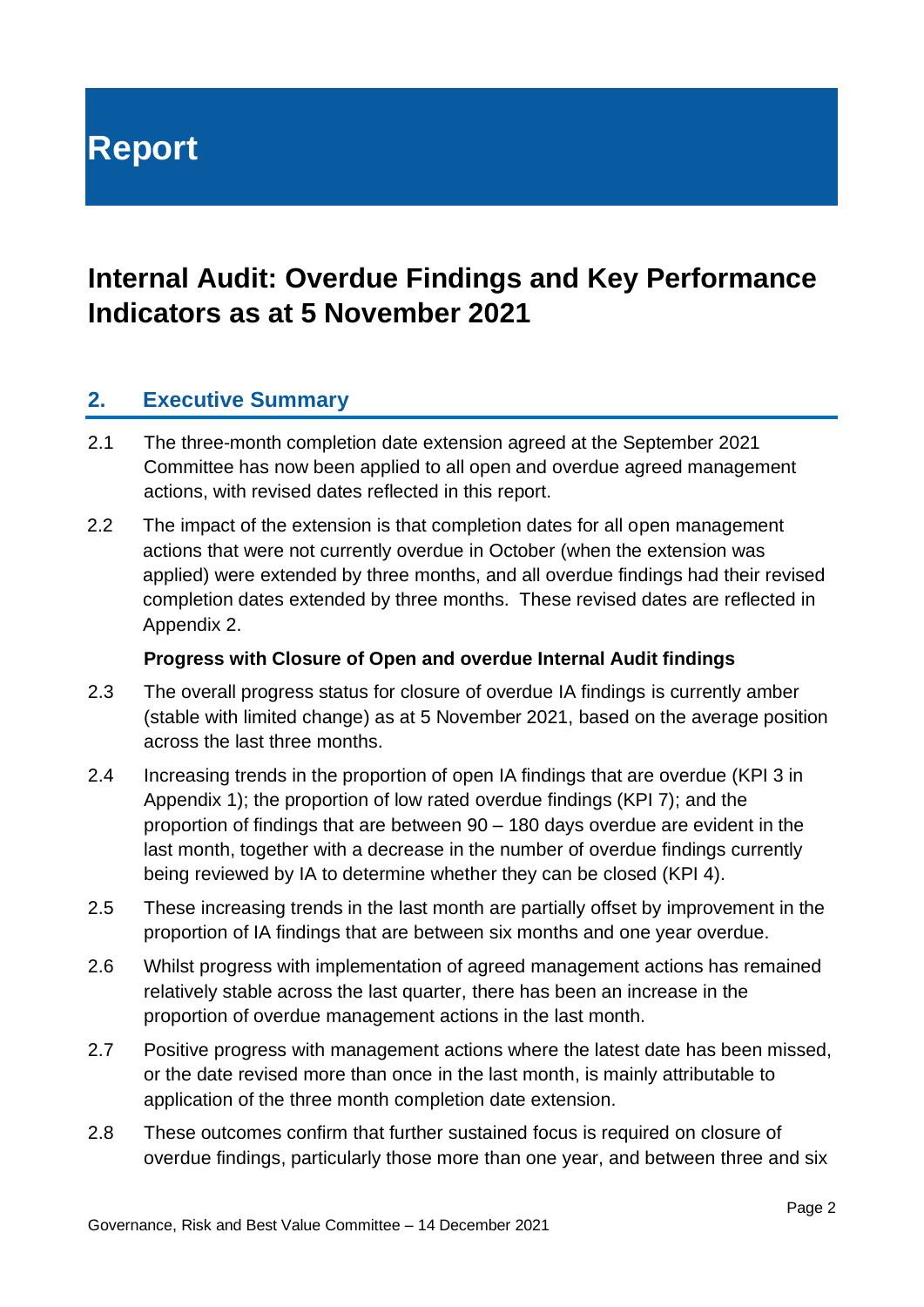months overdue. It is also important to ensure that open findings that are not overdue are closed by their originally agreed implementation dates.

2.9 Further detail on the monthly trends in open and overdue findings is included at Appendix 1.

#### **Current position as at 5 November 2021**

- 2.10 A total of 108 open IA findings remain to be addressed across the Council as at 5 November 2021. This excludes open and overdue Internal Audit findings for the Edinburgh Integration Joint Board and the Lothian Pension Fund.
- 2.11 Of the 108 currently open IA findings:
	- 2.11.1 a total of 53 (49%) are open, but not yet overdue;
	- 2.11.2 55 (51%) are currently reported as overdue as they have missed the final agreed implementation dates. This reflects a decrease of 2% in comparison to the August 2021 position (53%).
	- 2.11.3 69% of the overdue findings are more than six months overdue, reflecting a decrease of 9% in comparison to August 2021 (78%) with 16% aged between six months and one year, and 53% more than one year overdue.
	- 2.11.4 evidence in relation to 5 of the 55 overdue findings is currently being reviewed by IA to confirm that it is sufficient to support closure; and,
	- 2.11.5 50 overdue findings still require to be addressed.
- 2.12 The number of overdue management actions associated with open and overdue findings where completion dates have been revised more than once since July 2018 is 44, reflecting a decrease of 4 when compared to the August 2021 position (48). This excludes the two completion date extensions applied to reflect ongoing Covid-19 impacts across the Council.

#### **Annual Plan Delivery and Key Performance Indicators**

- 2.13 IA Key Performance Indicators (KPIs) to support effective delivery of the 2021/22 IA annual plan has confirmed that action is required to ensure that services are aware of the KPIs that apply to the audit process and engage proactively with IA to ensure that any potential impacts that could cause delays are identified and effectively managed.
- 2.14 The KPIs also highlight areas where IA has not achieved their reporting delivery timeframes.
- 2.15 Reasons for delayed IA annual plan delivery that underpin KPI outcomes were discussed at the November 2021 Committee.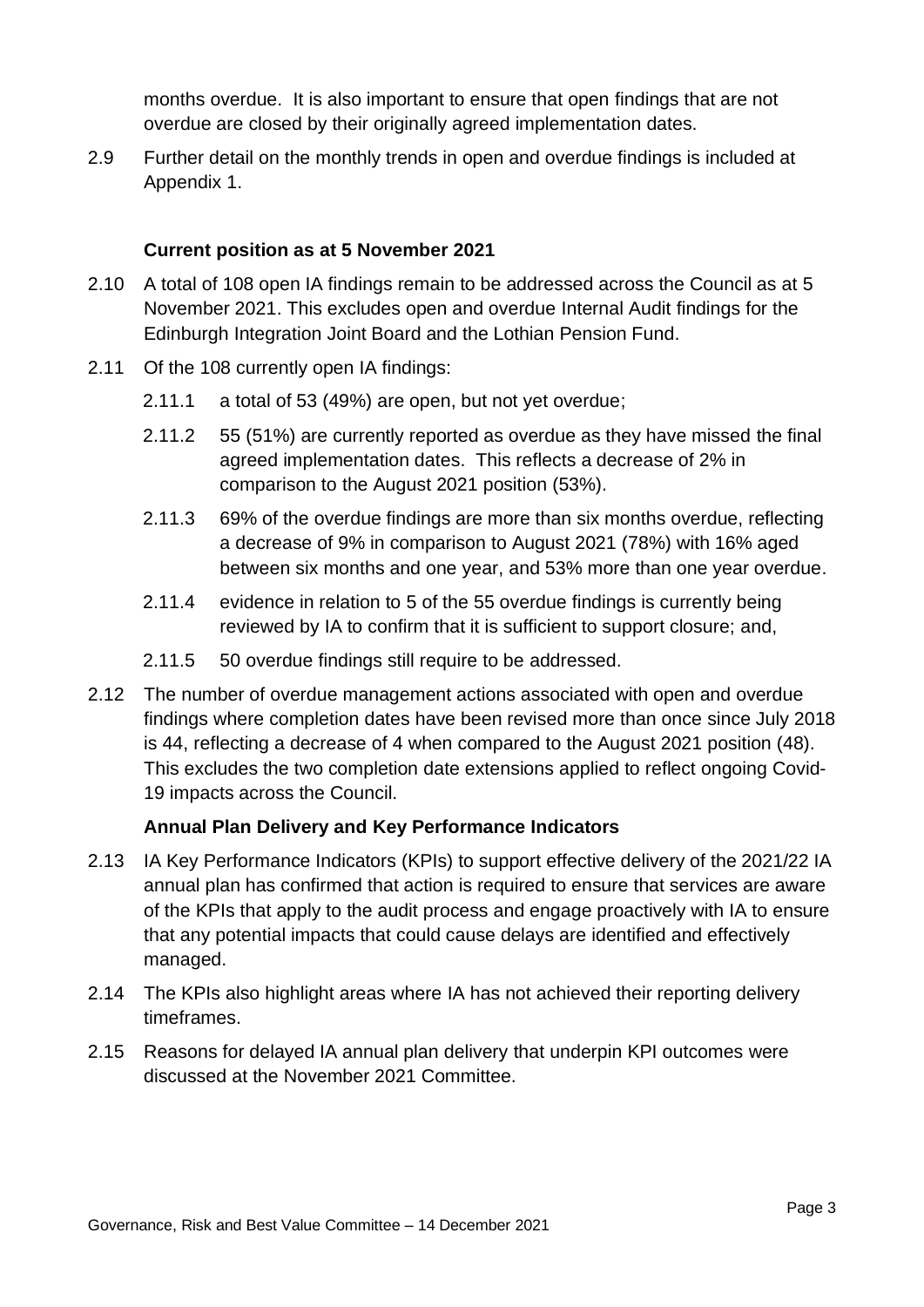#### **3. Background**

- 3.1 Overdue findings arising from IA reports are reported monthly to the Corporate Leadership Team (CLT) and quarterly to the GRBV Committee.
- 3.2 This report specifically excludes open and overdue findings that relate to the Edinburgh Integration Joint Board (EIJB) and the Lothian Pension Fund (LPF). These are reported separately to the EIJB Audit and Assurance Committee and the Pensions Audit Sub-Committee respectively.
- 3.3 Findings raised by IA in audit reports typically include more than one agreed management action to address the risks identified. IA methodology requires all agreed management actions to be closed in order to close the finding.
- 3.4 The IA definition of an overdue finding is any finding where all agreed management actions have not been evidenced as implemented by management and validated as closed by IA by the date agreed by management and IA and recorded in relevant IA reports.
- 3.5 The IA definition of an overdue management action is any agreed management action supporting an open IA finding that is either open or overdue, where the individual action has not been evidenced as implemented by management and validated as closed by IA by the agreed date.
- 3.6 Where management considers that actions are complete and sufficient evidence is available to support IA review and confirm closure, the action is marked as 'implemented' by management on the IA follow-up system. When IA has reviewed the evidence provided, the management action will either be 'closed' or will remain open and returned to the relevant owner with supporting rationale provided to explain what further evidence is required to enable closure.
- 3.7 A 'started' status recorded by management confirms that the agreed management action remains open and that implementation progress ongoing.
- 3.8 A 'pending' status recorded by management confirms that the agreed management action remains open with no implementation progress evident to date.
- 3.9 An operational dashboard has been designed to track progress against the key performance indicators included in the IA Journey Map and Key Performance Indicators document that was designed to monitor progress of both management and Internal Audit with delivery of the Internal Audit annual plan. The dashboard is provided monthly to the Corporate Leadership Team and quarterly to the Committee to highlight any significant delays that could potentially impact on delivery of the annual plan.

#### **4. Main report**

4.1 As at 5 November 2021, there are a total of 108 open IA findings across the Council with 55 findings (51%) now overdue.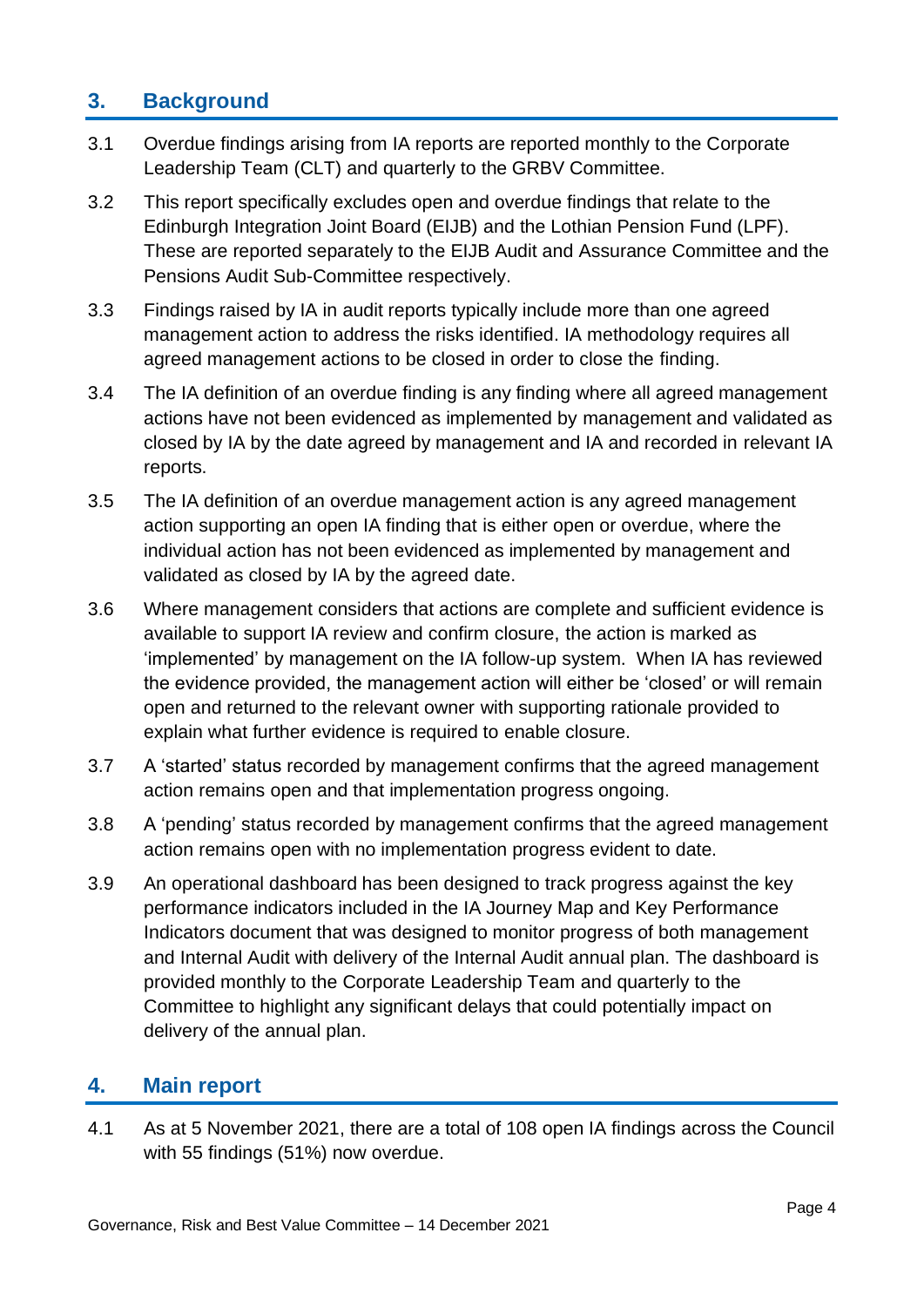4.2 The movement in open and overdue IA findings during the period 11 August to 5 November 2021 is as follows:

| Analysis of changes between 11/08/2021 and 05/11/2021 |                                |              |               |                                |  |  |  |  |  |  |  |  |
|-------------------------------------------------------|--------------------------------|--------------|---------------|--------------------------------|--|--|--|--|--|--|--|--|
|                                                       | <b>Position at</b><br>11/08/21 | <b>Added</b> | <b>Closed</b> | <b>Position at</b><br>05/11/21 |  |  |  |  |  |  |  |  |
| Open                                                  | 96                             | 20           | 8             | 108                            |  |  |  |  |  |  |  |  |
| Overdue                                               | 51                             | 8            |               | 55                             |  |  |  |  |  |  |  |  |

#### **Overdue Findings**

- 4.3 The 55 overdue findings comprise 17 High; 31 Medium; and 7 Low rated findings.
- 4.4 However, IA is currently reviewing evidence to support closure of 5 of these findings (2 High; 1 Medium; and 2 Low), leaving a balance of 50 overdue findings (15 High; 30 Medium; and 5 Low) still to be addressed.

#### **Overdue findings ageing analysis**

4.5 Figure 1 illustrates the ageing profile of all 55 overdue findings by rating across directorates as at 5 November 2021.

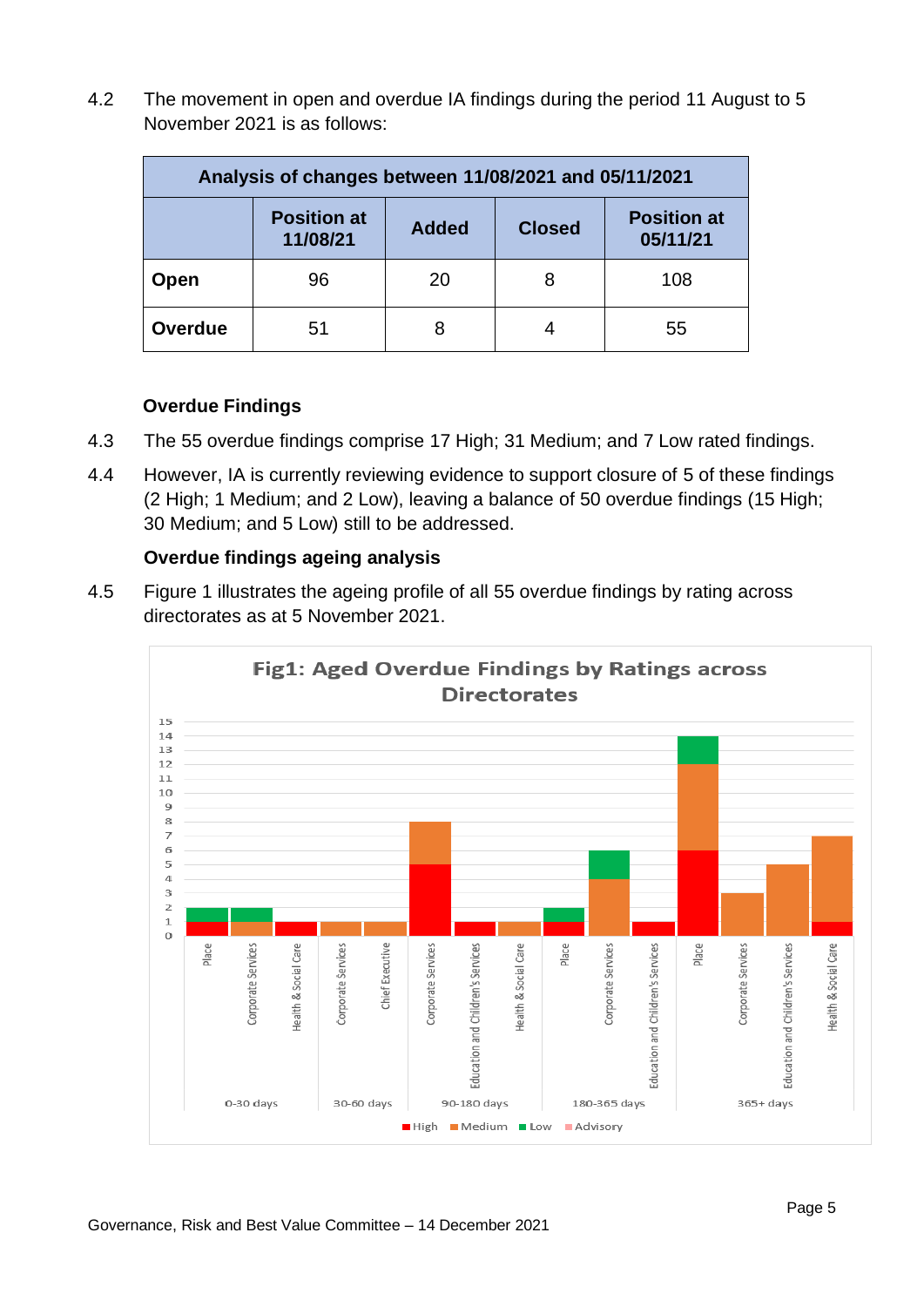- 4.6 The analysis of the ageing of the 55 overdue findings outlined below highlights that Directorates made good progress last quarter with resolving findings less than three months and between six months and one year overdue, as the proportion of these findings has decreased. However, this is offset by an increase in the proportion of findings overdue between three and six months, and a consistent position with findings that are more than one year overdue.
	- 7 (13%) are less than 3 months (90 days) overdue, in comparison to18% as at August 2021;
	- 10 (18%) are between 3 and 6 months (90 and 180 days) overdue, in comparison to 4% as at August 2021;
	- 9 (16%) are between 6 months and one year (180 and 365 days) overdue, in comparison to 25% as at August 2021; and,
	- 29 (53%) are more than one year overdue, which remains the same as the position reported in August 2021.

#### **Management Actions Closed Based on Management's Risk Acceptance**

- 4.7 During the period 11 August to 5 November 2021, the following management action has been closed on the basis that management has retrospectively accepted either the full or residual elements of the risks highlighted by IA in the original audit report.
	- 4.7.1 Council Wide (all Directorates) First Line Project Governance Project Management Skills Matrix (medium) - management has accepted the risks associated with not implementing and maintaining a centralised project management skills matrix to ensure that employees with appropriate project management skills and experience are allocated to projects, as this would require resource from both the Strategic Change and Delivery and Human Resources teams. Management has advised that this additional resource is not available, and that existing Strategic Change and Delivery team resources should continue to focus on continuing to support teams across the Council to deliver change.

#### **Agreed Management Actions Analysis**

- 4.8 The 108 open IA findings are supported by a total of 259 agreed management actions. Of these, 141 (54%) are overdue as the completion timeframe agreed with management when the report was finalised has not been achieved. This reflects a 2% decrease from the August 2021 position (56%).
- 4.9 Of the 141 overdue management actions, 28 have a status of 'implemented' and are currently with IA for review to confirm whether they can be closed, leaving a balance of 113 to be addressed.
- 4.10 Appendix 2 provides an analysis of the 141 overdue management actions highlighting:
	- their current status as at 5 November 2021 with: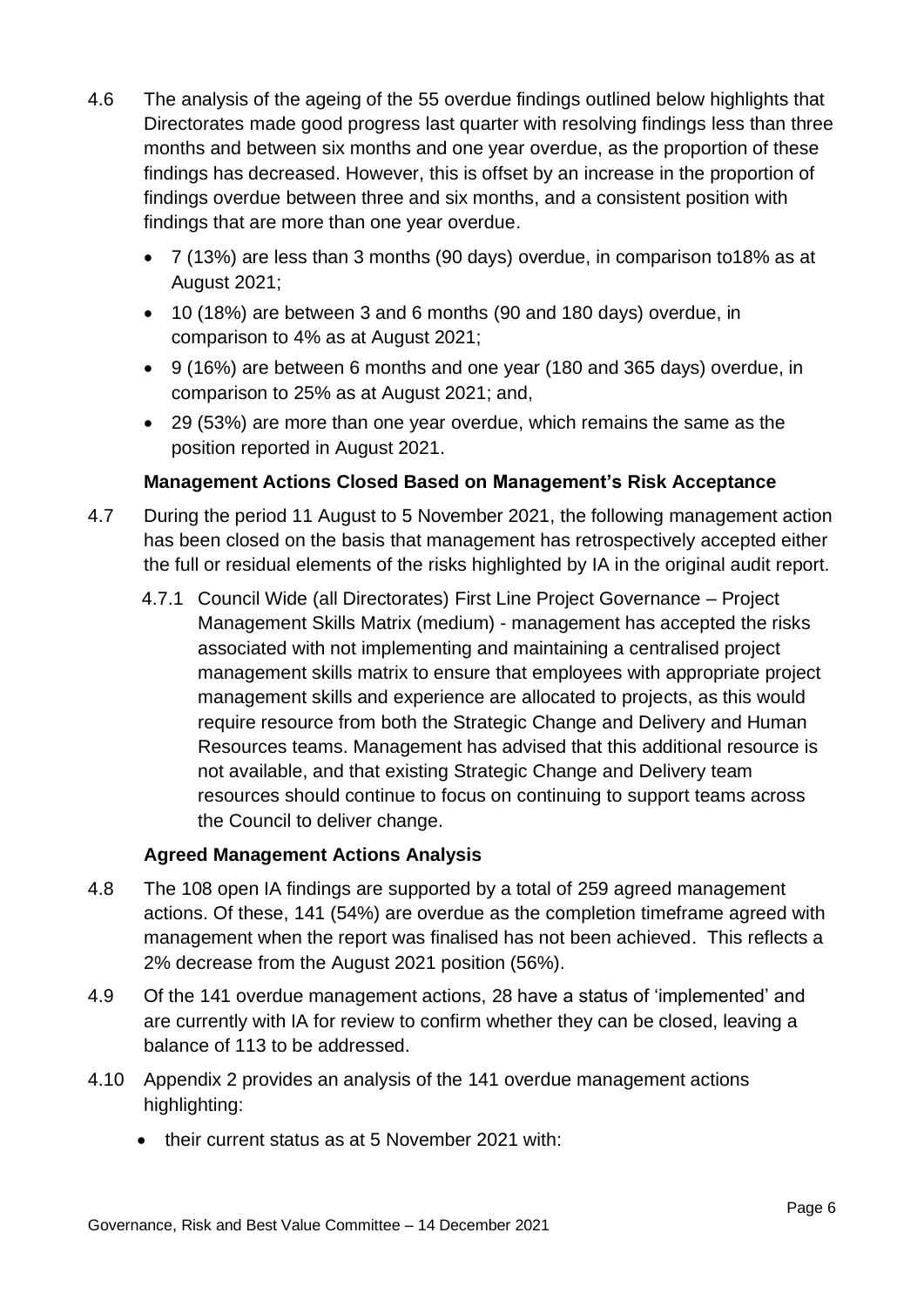- $\geq$  28 implemented actions where management believe the action has been completed and it is now with IA for validation;
- $\geq 101$  started where the action is open, and implementation is ongoing; and
- $\geq 12$  pending where the action is open with no implementation progress evident to date.
- 34 instances (24%) where the latest implementation date has been missed; and
- 44 instances (31%) where the implementation date has been revised more than once.
- 4.11 Appendix 2 has also been updated to reflect the relevant Executive Committees that should be responsible for ongoing scrutiny of the overdue management actions.
- 4.12 Figure 2 illustrates the allocation of the 141 overdue management actions across Directorates, and the 28 that have been passed to IA for review to confirm whether they can be closed.



- 4.13 IA has continued to achieve its established KPI for reviewing all implemented management actions within four weeks of the date they are proposed for closure by management.
- 4.14 Where implementation dates longer than four weeks occur, these are supported by feedback to management requesting either additional evidence or a discussion to explain the context of the evidence provided. Where this is not provided by services within a further four weeks, the status of the action is reverted to 'started' until the further information requested is provided.

#### **More Than One Revised Implementation Date**

4.15 Figure 3 illustrates that there are currently 48 open management actions (including those that are overdue) across directorates where completion dates have been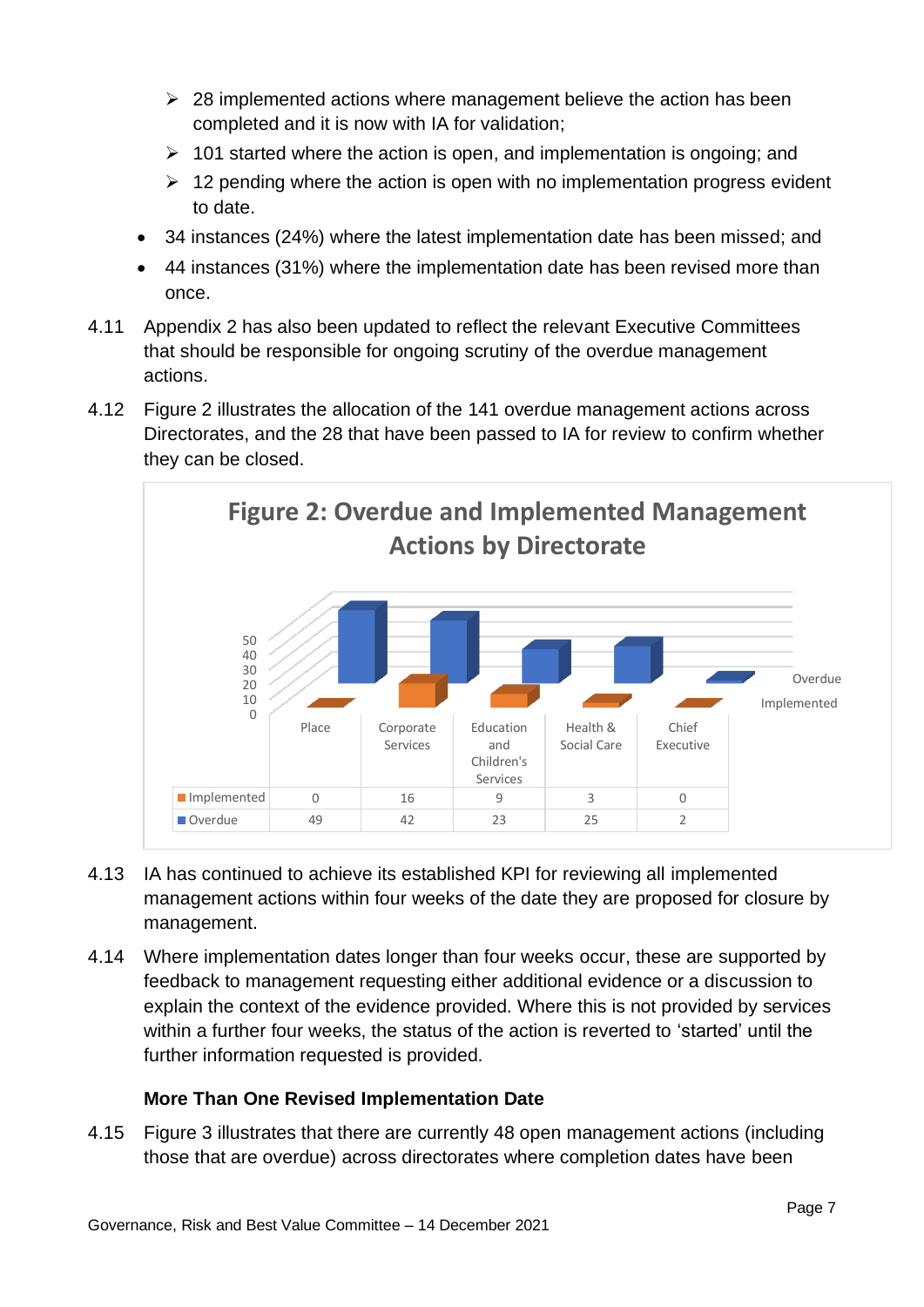revised between two and six times since July 2018. This number excludes the two automatic extensions applied by IA to reflect the impact of Covid-19.

- 4.16 This remains aligned with the position reported in August 2021 (48).
- 4.17 Of these 48 management actions, 26 are associated with High rated findings; 21 Medium; and 1 Low, with the majority of date revisions in the Place directorate.



#### **Key Performance Themes Identified from the IA Dashboard**

- 4.18 The IA key performance indicator dashboard has been reinstated for 2021/22 to support delivery of the annual plan by both services and the IA team; and prevent delays in completion of audits and finalisation of the IA annual opinion.
- 4.19 Reintroduction of the KPIs supported by monthly reporting to the Corporate Leadership Team and quarterly to the Committee will highlight any significant delays that could potentially impact on delivery of the annual plan, and is aligned with the requirements of both the motion and addendum agreed at Committee in August 2021 requesting that audits will be carried out in line with the timescales set out in the agreed audit plan.
- 4.20 Two audits that were included in the dashboard presented to the Committee in September (Health and Social Care Partnership: Management of Waiting Lists and Assessments; and Place: Active Travel) have been paused and carried forward into the 2022/23 IA annual plan following the rebase of the annual plan approved by the Committee in November 2021, and have now been remove from the dashboard.
- 4.21 The dashboard included at Appendix 3 reflects the current status for the 11 audits in progress where terms of reference detailing the scope of the planned reviews have been issued. This highlights that: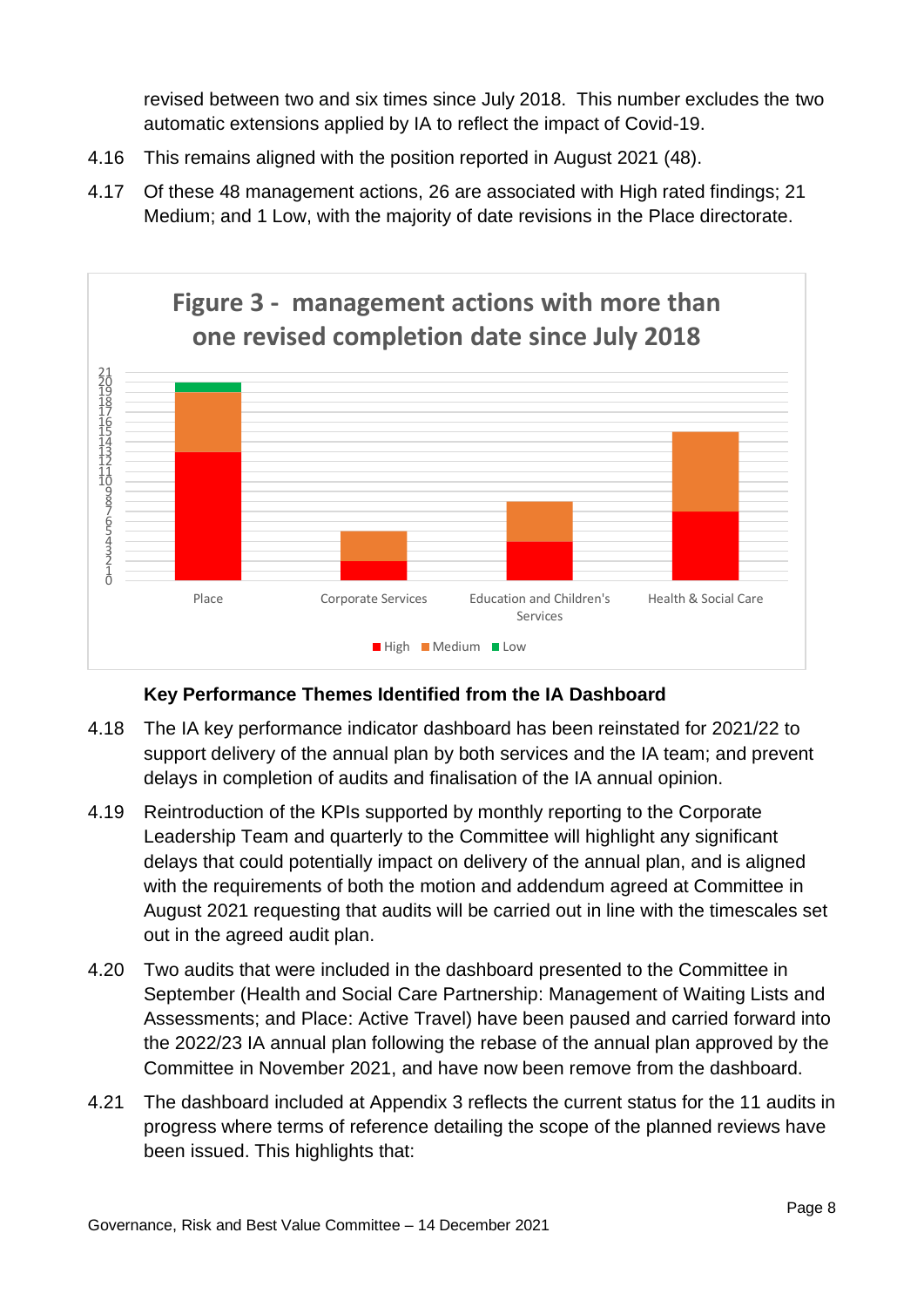- 4.21.1 Services are consistently taking longer than the 5 day KPI for feedback on draft IA terms of reference, with feedback received within the 5 days for only 2 audits.
- 4.21.2 Executive Directors are generally providing feedback on draft terms of reference within the agreed 5 day response times. Delays are mainly attributable to Council wide audits where responses are not consistently received from all Executive Directors.
- 4.21.3 Internal Audit reporting delays for the Planning and Performance Framework and Health and Safety audits were highlighted in the report presented to Committee in September, and has experienced a further delay with preparing and issuing the Parking and Traffic Regulations audit report. This was mainly attributable to the timing of annual leave.
- 4.21.4 There have also been significant delays with receipt and finalisation of management responses for the Implementation of Asbestos Recommendations and Parking and Traffic Regulations audits, and a delay in finalising Executive Director approval of the Planning and Performance Framework report.

### **5. Next Steps**

5.1 IA will continue to monitor the open and overdues findings position and delivery against key performance indicators, providing monthly updates to the CLT and quarterly updates to the GRBV Committee.

### **6. Financial impact**

6.1 There are no direct financial impacts arising from this report, although failure to close findings and address the associated risks in a timely manner may have some inherent financial impact.

### **7. Stakeholder/Community Impact**

7.1 If agreed management actions supporting closure of Internal Audit findings are not implemented, the Council will be exposed to the service delivery risks set out in the relevant Internal Audit reports. Internal Audit findings are raised as a result of control gaps or deficiencies identified during reviews therefore overdue items inherently impact upon effective risk management, compliance and governance.

### **8. Background reading/external references**

- 8.1 Internal Audit Overdue Findings and Key Performance Indicators as at 11 August 2021 – [Paper 8.1](https://democracy.edinburgh.gov.uk/ieListDocuments.aspx?CId=138&MId=6131&Ver=4)
- 8.2 [Capacity to Deliver the 2021/22 IA Annual Plan –](https://democracy.edinburgh.gov.uk/ieListDocuments.aspx?CId=138&MId=6132&Ver=4) Paper 8.3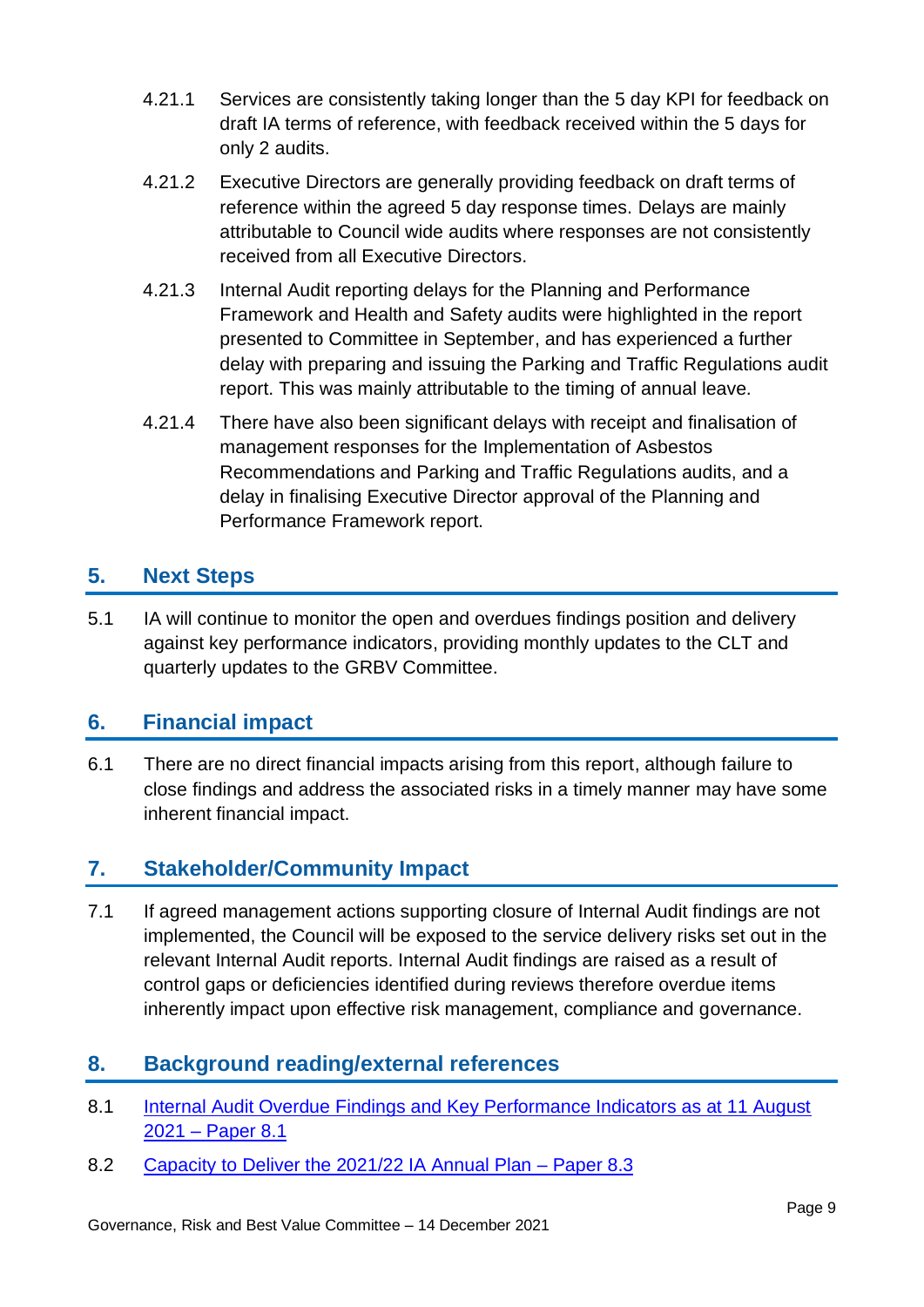#### 8.3 [Internal Audit Journey Map and Key Performance Indicators -](https://democracy.edinburgh.gov.uk/CeListDocuments.aspx?CommitteeId=138&MeetingId=2455&DF=15%2f01%2f2019&Ver=2) Paper 7.6 Appendix 3

### **9. Appendices**

- 9.1 Appendix 1 Monthly Trend Analysis of IA Overdue Findings and Management Actions
- 9.2 Appendix 2 Internal Audit Overdue Management Actions as at 5 November 2021
- 9.3 Appendix 3 Internal Audit Key Performance Indicators as at 5 November 2021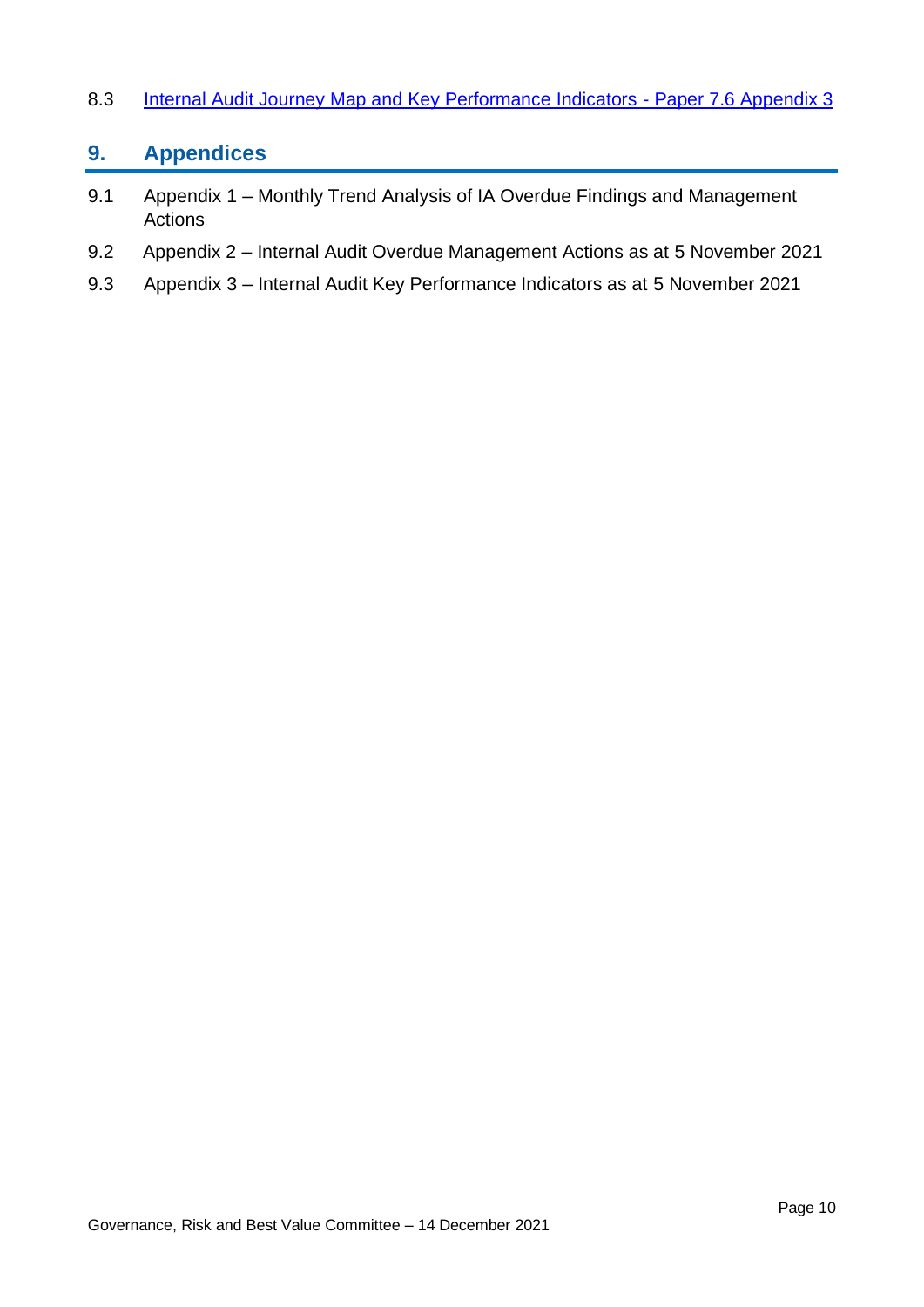## **Appendix 1 - Monthly Trend Analysis of IA Overdue Findings and Management Actions**

#### **Stable with limited change As at 5 November 2021**

|                | <b>Key Performance Indicator (KPI)</b> |     | 11/06/2021 |     | 07/07/2021 |                | 11/08/2021 | 23/09/2021 |      | 05/11/2021 |      | <b>Trend</b>   |
|----------------|----------------------------------------|-----|------------|-----|------------|----------------|------------|------------|------|------------|------|----------------|
|                | <b>IA Findings</b>                     |     |            |     |            |                |            |            |      |            |      |                |
| $\mathbf{1}$   | Open findings                          | 89  | 100%       | 85  | 100%       | 96             | 100%       | 113        | 100% | 108        | 100% | Not applicable |
| $\overline{2}$ | Not yet due                            | 34  | 38%        | 32  | 38%        | 45             | 47%        | 64         | 57%  | 53         | 49%  | Not applicable |
| 3              | Overdue findings                       | 55  | 62%        | 53  | 62%        | 51             | 53%        | 49         | 43%  | 55         | 51%  |                |
| 4              | Overdue - IA reviewing                 | 12  | 22%        | 8   | 15%        | 3              | 6%         | 9          | 18%  | 5          | 9%   |                |
| 5              | High Overdue                           | 18  | 33%        | 18  | 34%        | 17             | 33%        | 16         | 33%  | 17         | 31%  |                |
| 6              | Medium Overdue                         | 30  | 55%        | 29  | 55%        | 28             | 55%        | 29         | 59%  | 31         | 56%  |                |
| 7              | Low Overdue                            |     | 13%        | 6   | 11%        | 6              | 12%        | 4          | 8%   |            | 13%  |                |
| 8              | <90 days overdue                       | ⇁   | 13%        | 9   | 17%        | 9              | 18%        | 6          | 12%  | 7          | 13%  |                |
| 9              | 90-180 days overdue                    | 8   | 15%        | 3   | 6%         | $\overline{2}$ | 4%         | 6          | 12%  | 10         | 18%  |                |
| 10             | 180-365 days overdue                   | 10  | 18%        | 15  | 28%        | 13             | 25%        | 11         | 22%  | 9          | 16%  |                |
| 11             | >365 days overdue                      | 30  | 55%        | 26  | 49%        | 27             | 53%        | 26         | 53%  | 29         | 53%  |                |
|                | <b>Management Actions</b>              |     |            |     |            |                |            |            |      |            |      |                |
| 12             | Open actions                           | 236 | 100%       | 218 | 100%       | 233            | 100%       | 277        | 100% | 259        | 100% | Not applicable |
| 13             | Not yet due                            | 96  | 41%        | 83  | 38%        | 103            | 44%        | 154        | 56%  | 118        | 46%  | Not applicable |
| 14             | Overdue actions                        | 140 | 59%        | 135 | 62%        | 130            | 56%        | 123        | 44%  | 141        | 54%  |                |
| 15             | Overdue - IA reviewing                 | 40  | 29%        | 28  | 21%        | 17             | 13%        | 35         | 28%  | 28         | 20%  |                |
| 16             | Latest date missed                     | 77  | 55%        | 43  | 32%        | 70             | 54%        | 52         | 42%  | 34         | 24%  |                |

#### Trend Analysis - key



Adverse trend - action required

Stable with limited change

Positive trend with progress evident

*No trend analysis is performed on open findings and findings not yet due as these numbers will naturally increase when new IA reports are finalised.* 

17 | Date revised > once | | 60 | 43% | 51 | 38% | 48 | 37% | 46 | 37% | 44 | 31%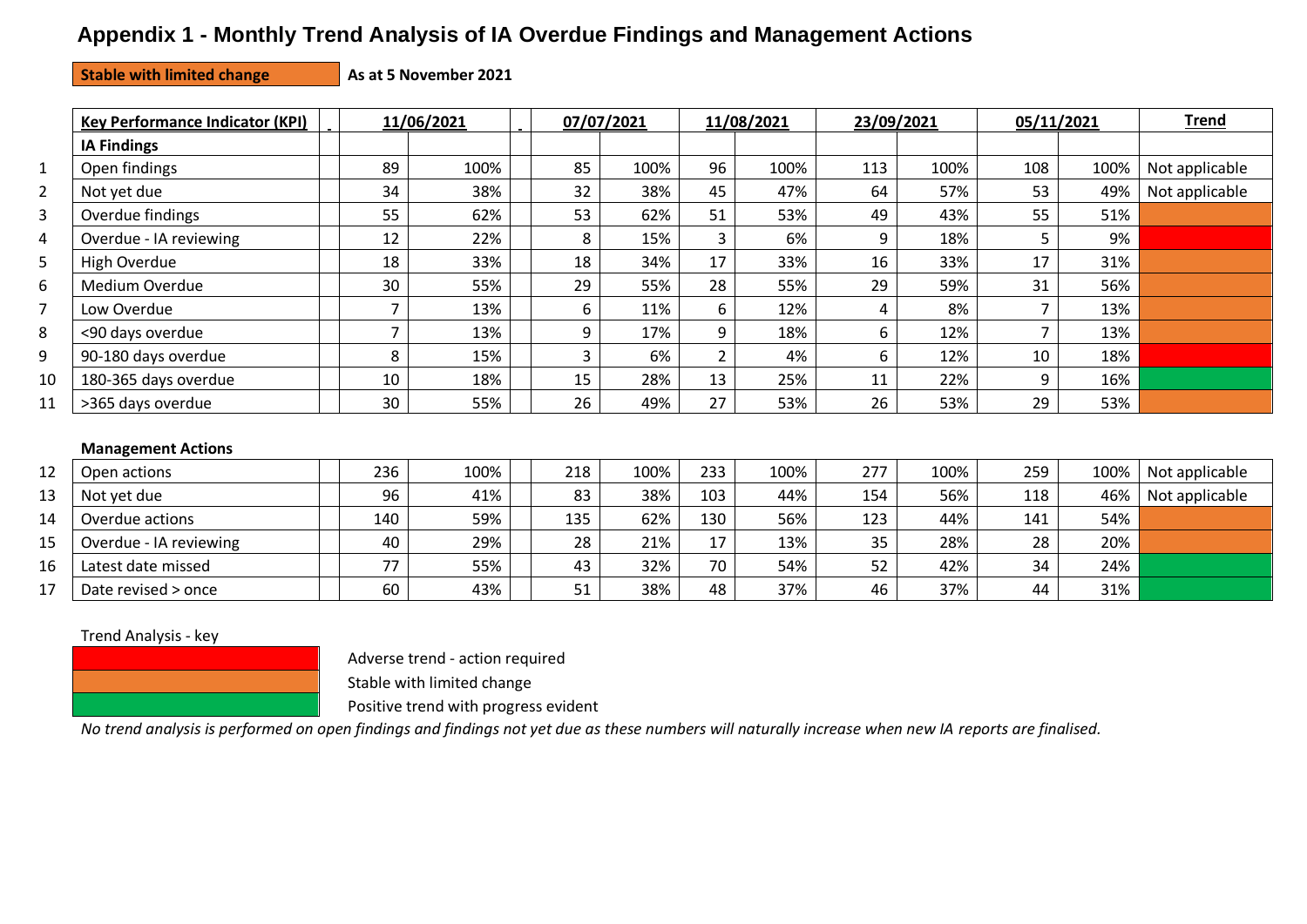#### **Appendix 2 - Internal Audt Overdue Management Actions as at 5 November 2021**

#### **Glossary of Terms**

- 1. Executive Committee This is the relevant Executive Committee that should have oversight of completion of agreed management actions
- 2. Project Name This is the name of the audit report.
- 3. Issue Type This is the priority of the audit finding, categorised as Critical; High; Medium; or Low
- 3. Issue Title this is the titel of the issue in the Origina IA Report
- 4. Owner The Executive Director responsible for implementation of the action.
- 5. Recommendation Title this is the title of the recommendation in the original IA report
- 6. Agreed Management action This is the action agreed between Internal Audit and Management to address the finding.
- 7. Status This is the current status of the management action. These are categorised as:
- Pending (the action is open and there has been no progress towards implementation),
- Started (the action is open, and work is ongoing to implement the management action), and
- Implemented (the service area believes the action has been Implemented and this is with Internal Audit for validation).
- 8. Estimated date the original agreed implementation date.
- 9. Revised date the current revised date. **Red** formatting in the dates field indicates the last revised date is overdue.
- 10. Number of revisions the number of times the date has been revised since July 2018.
- 11. **Amber** formatting in the dates field indicates the date has been revised more than once.
- 12. Contributor Officers involved in implementation of an agreed management action.

| <b>Executive Committee</b>       | <b>Project Name</b>                                            | <b>Issue</b><br><b>Type</b> | <b>Issue Title</b>                                                                                            | Owner                                                               | <b>Recommendation</b><br><b>Title</b>                                                                   | <b>Agreed Management Action</b>                                                                                                                                                                                                                                                                                                                                                                                                                                                                                                                                                                                                                                                                                                                                | <b>Status</b> | <b>Estimated</b><br>mplement<br><b>Date</b> | No of<br><b>Revisions</b> | <b>Revised</b><br>Implement<br><b>Date</b> | <b>Contributors</b>                                                                                                                                                                                 |
|----------------------------------|----------------------------------------------------------------|-----------------------------|---------------------------------------------------------------------------------------------------------------|---------------------------------------------------------------------|---------------------------------------------------------------------------------------------------------|----------------------------------------------------------------------------------------------------------------------------------------------------------------------------------------------------------------------------------------------------------------------------------------------------------------------------------------------------------------------------------------------------------------------------------------------------------------------------------------------------------------------------------------------------------------------------------------------------------------------------------------------------------------------------------------------------------------------------------------------------------------|---------------|---------------------------------------------|---------------------------|--------------------------------------------|-----------------------------------------------------------------------------------------------------------------------------------------------------------------------------------------------------|
| <b>All Executive Committees</b>  | Assurance<br>Actions and<br>Annual<br>Governance<br>Statements | Medium                      | CW1903 Issue<br>:Assurance<br>Management<br>Framework                                                         | Stephen<br>Moir,<br>Executive<br>Director,<br>Corporate<br>Services | CW1903 Issue 1.1d<br>Develop and<br>implement an<br>assurance<br>management<br>framework                | An assurance management framework will be developed and implemented that covers the<br>points raised by Internal Audit and includes: liaison with directorates to assess current and<br>best practice; clearly defined roles and responsibilities for first line directorates and the<br>second line Corporate Governance team; process flow; monitoring / reporting / closure<br>requirements; an assessment of existing automated tools to determine whether they can<br>support the process; issue guidance; The framework will be implemented and rolled out<br>across Council divisions and directorates to support completion of the 2021/22 annual<br>governance statement for inclusion in the Council's 31 March 2022 annual financial<br>statements. | Started       | 31/12/20                                    | $\mathbf{3}$              | 30/12/21                                   | Chris Peggie<br>Gavin King<br><b>Hayley Barnett</b><br>Laura Callender<br>Layla Smith<br>Michelle Vanhegan<br>Mirka Vybiralova<br>Nick Smith                                                        |
| <b>Transport and Environment</b> | <b>Road Services</b><br>Improvement<br>Plan                    | High                        | PL1808 Issue 1.<br>Roads<br><b>Improvement Plan</b><br>financial operating<br>model and project<br>governance | Paul<br>Lawrence,<br>Executive<br>Director of<br>Place              | PL1808 - 1.1 Roads<br>Service<br>Improvement Plan<br>review (including<br>financial operating<br>model) | Accepted. The Roads Service Improvement Plan (the Plan) will be reviewed following<br>completion of the organisational restructure, and will consider the points noted in the<br>recommendation. A review of the financial operating model will also be undertaken with the<br>aim of embedding a new budget structure for the service. Once completed the Plan business<br>case will be refreshed to reflect any significant changes.                                                                                                                                                                                                                                                                                                                         | Started       | 30/04/20                                    | $\overline{1}$            | 01/09/21                                   | Alison Coburn<br>Cliff Hutt<br>David Givan<br>Gareth Barwell<br>Gavin Brown<br>George Gaunt<br>Jamie Watson<br>Jordan Walker<br>Matthew MacArthur<br>Nicole Fraser<br>Ross Murray<br>Sean Gilchrist |
| <b>Transport and Environment</b> | <b>Road Services</b><br>Improvement<br>Plan                    | High                        | PL1808 Issue 1.<br>Roads<br>Improvement Plan<br>financial operating<br>model and project<br>governance        | Paul<br>Lawrence,<br>Executive<br>Director of<br>Place              | PL1808 - 1.3 Roads<br>Service<br>Improvement Plan<br>project governance                                 | Accepted. The re-based plan will be managed in line with the Project Management Toolkit for<br>Major Projects. The plan will be managed by the Roads service Performance Coordinator<br>once appointed in the revised structure.                                                                                                                                                                                                                                                                                                                                                                                                                                                                                                                               | Started       | 20/12/20                                    | $\Omega$                  | 01/08/21                                   | Alison Coburn<br>Cliff Hutt<br>David Givan<br>Gareth Barwell<br>Gavin Brown<br>George Gaunt<br>Jamie Watson<br>Jordan Walker<br>Matthew MacArthur<br>Nicole Fraser<br>Ross Murray<br>Sean Gilchrist |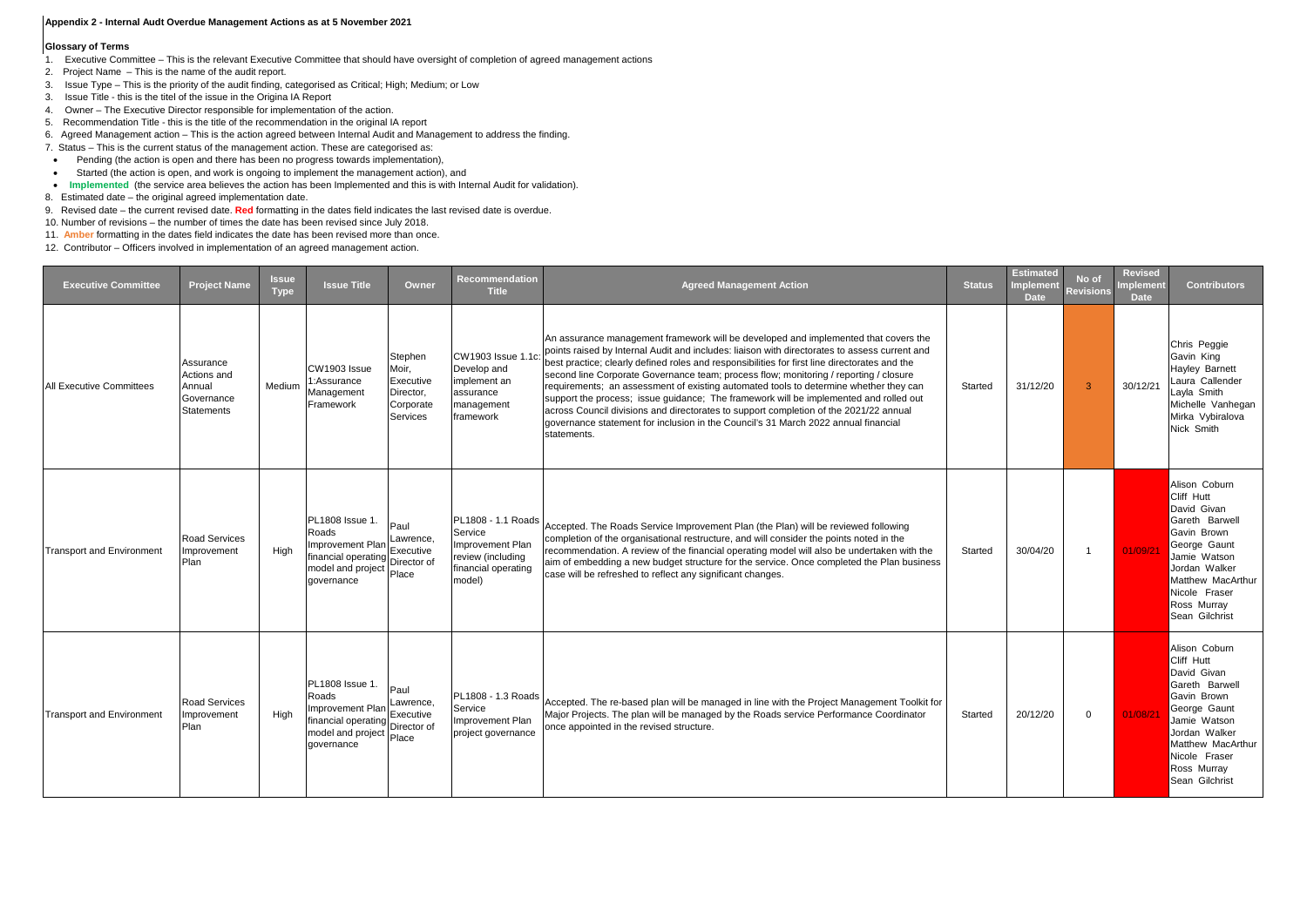| <b>Executive Committee</b>       | <b>Project Name</b>                         | <b>Issue</b><br><b>Type</b> | <b>Issue Title</b>                                                                                     | Owner                                                  | <b>Recommendation</b><br><b>Title</b>                                | <b>Agreed Management Action</b>                                                                                                                                                                                                                                                                                                                                                                                                                                                                                                                                                                                                                                                                                                                                                                                                                                                                                                                                                                                                                                                                                                                                                                                                                                                                                                                                                                                | <b>Status</b> | <b>Estimated</b><br><b>Implement</b><br><b>Date</b> | No of<br><b>Revisions</b> | <b>Revised</b><br><b>Implement</b><br><b>Date</b> | <b>Contributors</b>                                                                                                                                                                                 |
|----------------------------------|---------------------------------------------|-----------------------------|--------------------------------------------------------------------------------------------------------|--------------------------------------------------------|----------------------------------------------------------------------|----------------------------------------------------------------------------------------------------------------------------------------------------------------------------------------------------------------------------------------------------------------------------------------------------------------------------------------------------------------------------------------------------------------------------------------------------------------------------------------------------------------------------------------------------------------------------------------------------------------------------------------------------------------------------------------------------------------------------------------------------------------------------------------------------------------------------------------------------------------------------------------------------------------------------------------------------------------------------------------------------------------------------------------------------------------------------------------------------------------------------------------------------------------------------------------------------------------------------------------------------------------------------------------------------------------------------------------------------------------------------------------------------------------|---------------|-----------------------------------------------------|---------------------------|---------------------------------------------------|-----------------------------------------------------------------------------------------------------------------------------------------------------------------------------------------------------|
| <b>Transport and Environment</b> | <b>Road Services</b><br>Improvement<br>Plan | High                        | PL1808 Issue 1.<br>Roads<br>Improvement Plan<br>financial operating<br>model and project<br>aovernance | Paul<br>_awrence.<br>Executive<br>Director of<br>Place | PL1808 - 1.4 Post<br>implementation<br>reviews                       | A post implementation review of both the new organisational structure (31 March 2020) and<br>completed Roads Service Improvement Plan (the Plan) actions (March 2021) will take place<br>to assess the effectiveness of the new service and any requirements for change, and the<br>impact of the changes delivered through the Plan.                                                                                                                                                                                                                                                                                                                                                                                                                                                                                                                                                                                                                                                                                                                                                                                                                                                                                                                                                                                                                                                                          | Started       | 31/03/21                                            | $\overline{1}$            | 01/11/22                                          | Alison Coburn<br>Cliff Hutt<br>David Givan<br>Gareth Barwell<br>Gavin Brown<br>George Gaunt<br>Jamie Watson<br>Jordan Walker<br>Matthew MacArthur<br>Nicole Fraser<br>Ross Murray<br>Sean Gilchrist |
| <b>Transport and Environment</b> | <b>Road Services</b><br>Improvement<br>Plan | High                        | PL1808 Issue 2.<br>Roads services<br>performance<br>monitoring and<br>quality assurance                | Paul<br>.awrence.<br>Executive<br>Director of<br>Place | PL1808 - 2.1<br><b>Service Delivery</b><br>Performance<br>Monitoring | One of the roles included in the new Roads structure is a Roads Service Performance<br>Coordinator. The team member appointed to this role will be responsible for designing;<br>implementing; and maintaining a performance and quality assurance framework that will<br>incorporate the recommendations made to support ongoing monitoring and management of<br>the Roads service. This will involve ensuring that all Roads teams develop team plans that<br>include key performance measures; outline their respective roles and responsibilities for<br>delivery; and are aligned with overall Council's commitments that are relevant to Roads.                                                                                                                                                                                                                                                                                                                                                                                                                                                                                                                                                                                                                                                                                                                                                          | Started       | 31/07/20                                            | $\overline{2}$            | 30/12/21                                          | Alison Coburn<br>Cliff Hutt<br>David Givan<br>Gareth Barwell<br>Gavin Brown<br>George Gaunt<br>Jamie Watson<br>Jordan Walker<br>Matthew MacArthur<br>Nicole Fraser<br>Ross Murray<br>Sean Gilchrist |
| <b>Transport and Environment</b> | <b>Road Services</b><br>mprovement<br>Plan  | High                        | <b>PL1808</b> Issue 2.<br>Roads services<br>performance<br>monitoring and<br>quality assurance Place   | Paul<br>.awrence,<br>Executive<br>Director of          | PL1808 - 2.2 Roads<br>services quality<br>assurance<br>framework     | 1. The existing Transport Design and Delivery quality framework will be revised to reflect the<br>new Roads and Transport Infrastructure Service and rolled out across the service. As part of<br>this review, the recommendations highlighted above will be considered and incorporated<br>where appropriate. The Design, Structures and Flood Prevention Manager will be responsible<br>for refreshing the quality framework once appointed. 2. A sampling regime will be designed<br>and embedded for safety inspections to ensure that defects are being categorised properly.<br>This process will be designed and implemented by the Team Leader for Safety Inspections to<br>be appointed as part of the ongoing restructure. 3. A sampling regime will be designed and<br>embedded for road defect repairs to ensure that repairs are fit for purpose and effective. 4.<br>Key performance indicators for each team will be included in the target setting for each 4th<br>tier manager and their direct reports to ensure focus on these measures. Emerging themes<br>from Team Plans and quality assurance reviews will also be shared with Roads teams, and<br>individual and team training needs will be considered based on the themes identified. This<br>process will be designed and implemented by the Service Performance Coordinator to be<br>appointed as part of the ongoing restructure. | Started       | 30/06/20                                            |                           | 30/06/2                                           | Alison Coburn<br>Cliff Hutt<br>David Givan<br>Gareth Barwell<br>Gavin Brown<br>George Gaunt<br>Jamie Watson<br>Jordan Walker<br>Matthew MacArthur<br>Nicole Fraser<br>Ross Murray<br>Sean Gilchrist |
| <b>Transport and Environment</b> | <b>Road Services</b><br>Improvement<br>Plan | Low                         | PL1808 Issue 3.<br>Roads inspection,<br>defect<br>categorisation,<br>and repairs                       | Paul<br>Lawrence,<br>Executive<br>Director of<br>Place | PL1808 - 3.2b)<br>Inspector<br>accreditation                         | 2. Ensure all relevant Inspectors are accredited by an appropriately accredited professional<br>body.                                                                                                                                                                                                                                                                                                                                                                                                                                                                                                                                                                                                                                                                                                                                                                                                                                                                                                                                                                                                                                                                                                                                                                                                                                                                                                          | Started       | 31/08/20                                            | $\mathbf 0$               | 01/04/21                                          | Alison Coburn<br>Cliff Hutt<br>David Givan<br>Gareth Barwell<br>Gavin Brown<br>George Gaunt<br>Jamie Watson<br>Jordan Walker<br>Matthew MacArthur<br>Nicole Fraser<br>Ross Murray<br>Sean Gilchrist |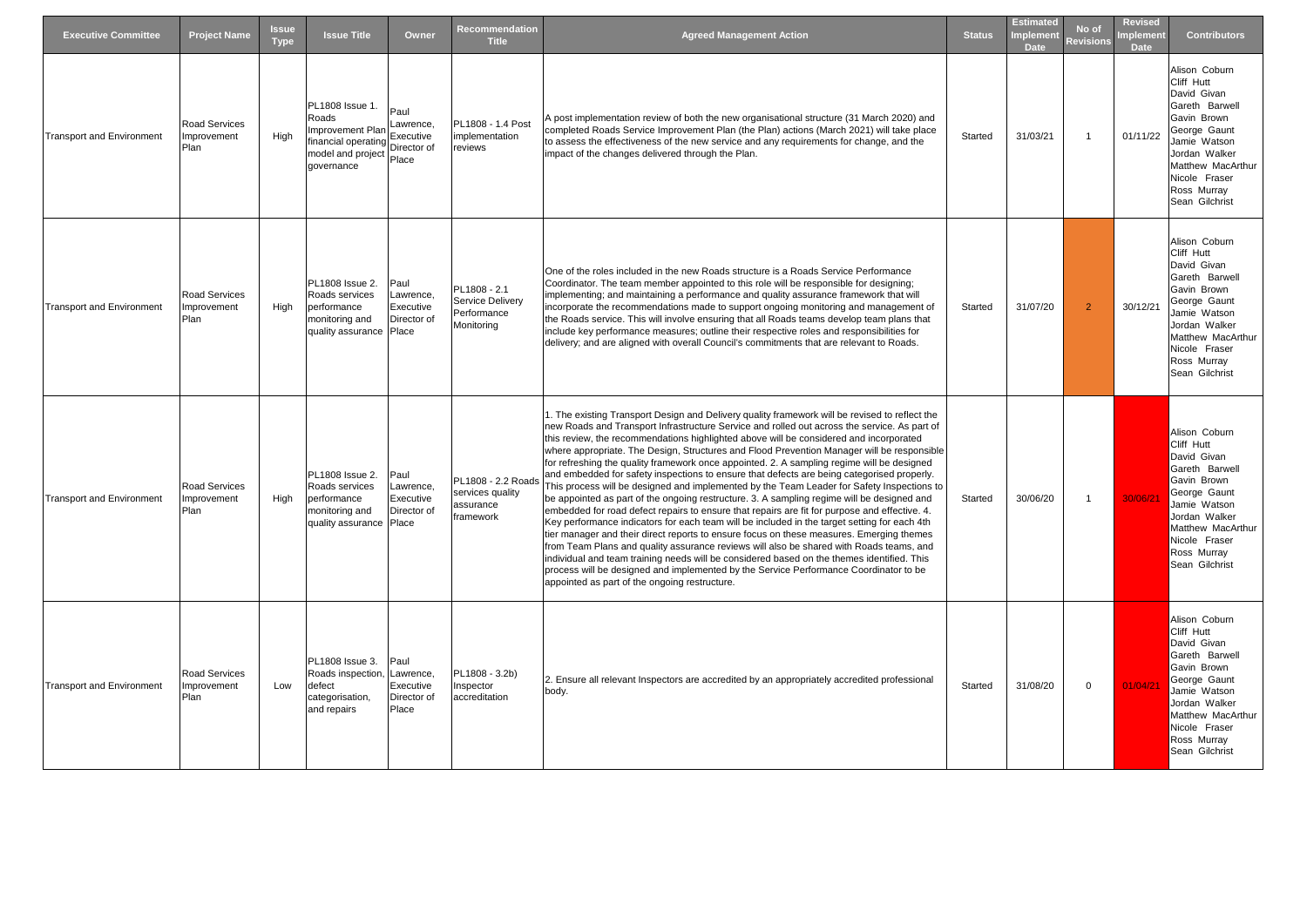| <b>Executive Committee</b>       | <b>Project Name</b>                                                          | <b>Issue</b><br><b>Type</b> | <b>Issue Title</b>                                                                   | Owner                                                  | Recommendation<br><b>Title</b>                                                                               | <b>Agreed Management Action</b>                                                                                                                                                                                                                                                                                                                                                                                                                                                                                                                                                                                                                                                                                                                                                                                                                                                        | <b>Status</b> | <b>Estimated</b><br>mplement<br><b>Date</b> | No of<br><b>Revisions</b> | <b>Revised</b><br>Implement<br><b>Date</b> | <b>Contributors</b>                                                                                                                                                                                                                      |
|----------------------------------|------------------------------------------------------------------------------|-----------------------------|--------------------------------------------------------------------------------------|--------------------------------------------------------|--------------------------------------------------------------------------------------------------------------|----------------------------------------------------------------------------------------------------------------------------------------------------------------------------------------------------------------------------------------------------------------------------------------------------------------------------------------------------------------------------------------------------------------------------------------------------------------------------------------------------------------------------------------------------------------------------------------------------------------------------------------------------------------------------------------------------------------------------------------------------------------------------------------------------------------------------------------------------------------------------------------|---------------|---------------------------------------------|---------------------------|--------------------------------------------|------------------------------------------------------------------------------------------------------------------------------------------------------------------------------------------------------------------------------------------|
| <b>Transport and Environment</b> | Road Services<br>Improvement<br>Plan                                         | Low                         | PL1808 Issue 3.<br>Roads inspection,<br>defect<br>categorisation,<br>and repairs     | Paul<br>Lawrence,<br>Executive<br>Director of<br>Place | PL1808 - 3.3<br>Management<br>information for<br>planned inspections                                         | On appointment, the new Service Performance Coordinator and Team Leader - Safety<br>Inspections will work with Pitney Bowes (the supplier of the Confirm system) to develop a new<br>process to plan and monitor safety inspection performance                                                                                                                                                                                                                                                                                                                                                                                                                                                                                                                                                                                                                                         | Started       | 31/03/20                                    | $\overline{4}$            | 30/09/21                                   | Alison Coburn<br>Cliff Hutt<br>David Givan<br>Gareth Barwell<br>Gavin Brown<br>George Gaunt<br>Jamie Watson<br>Jordan Walker<br>Matthew MacArthur<br>Nicole Fraser<br>Ross Murray<br>Sean Gilchrist                                      |
| <b>Transport and Environment</b> | <b>Road Services</b><br>Improvement<br>Plan                                  | Low                         | PL1808 Issue 4.<br>Roads -<br>Management of<br>public liability<br>claims            | Paul<br>Lawrence,<br>Executive<br>Director of<br>Place | PL1808 - 4.1<br>Management of                                                                                | A new process will be developed within the Confirm system which requires reconciliation<br>between accident claim enquiries and those logged on the Local Authority Claims Handling<br>public liability claims System (LACHS) system.                                                                                                                                                                                                                                                                                                                                                                                                                                                                                                                                                                                                                                                  | Started       | 28/05/20                                    | $\overline{1}$            | 31/03/21                                   | Alison Coburn<br>Cliff Hutt<br>David Givan<br>Gareth Barwell<br>Gavin Brown<br>George Gaunt<br>Jamie Watson<br>Jordan Walker<br>Matthew MacArthur<br>Nicole Fraser<br>Ross Murray<br>Sean Gilchrist                                      |
| <b>Transport and Environment</b> | <b>Street Lighting</b><br>and Traffic<br>Signals                             |                             | <b>Street Lighting</b><br>Medium Inventory and<br>Maintenance                        | Paul<br>Lawrence,<br>Executive<br>Director of<br>Place | PL1810 Issue 2:<br>Rec 1 - Street<br>lighting inventory<br>completeness and<br>electrical testing<br>results | Rebased as at 30/03/2021Clear processes will be designed, recorded (in the Street Lighting<br>Operational guide), and implemented to ensure that following completion of wards in the<br>EESLP:- progress with electrical testing is monitored and actioned; and- checks are<br>performed over the completeness and accuracy of all inventory data held on Confirm (e.g.<br>routine sample testing across the wards). Following the completion of further wards in the<br>EESLP, Internal Audit will perform sample testing to ensure the data held on Confirm is<br>accurate and complete, and that electrical testing outcomes are being recorded. IA will also<br>confirm that the inventory checks have been designed and implemented. It is expected that<br>the EESLP will complete in late 2021, and therefore an implementation date of 31/03/2022<br>has been agreed with IA. | Started       | 20/12/19                                    | $\overline{4}$            | 30/06/22                                   | Alan Simpson<br>Alison Coburn<br>Claire Duchart<br>Cliff Hutt<br>David Givan<br>Gareth Barwell<br>Gavin Brown<br>George Gaunt<br>Lindsey McPhillips<br>Matthew MacArthur<br>Nicole Fraser<br>Robert Mansell<br>Ross Murray<br>Tony Booth |
| <b>Transport and Environment</b> | Unsupported<br>Technology<br>(Shadow IT) and<br>End User<br>Computing        |                             | CW1914 Issue 1:<br>Medium Digital strategy<br>and governance                         | Paul<br>Lawrence,<br>Executive<br>Director of<br>Place | CW1914 Rec 1.4c<br>Review of existing<br>shadow IT contracts<br>(Place)                                      | The following actions were discussed and agreed by the Council's Corporate Leadership<br>Team and will be applied by all Directorates following receipt of guidance from Commercial<br>and Procurement Services as per recommendation 1.4a above. 1. The Directorate will<br>complete a review of all contracts supporting the ongoing use of shadow IT / cloud based<br>applications used within divisions in comparison to the guidance provided by Commercial and<br>Procurement Services (CPS) to ensure identify any contracts that need to be refreshed or<br>procured, with support from CPS and Digital Services. 2. Where inadequate contracts are                                                                                                                                                                                                                            | Started       | 30/09/21                                    | $\overline{0}$            | 30/12/21                                   | Alison Coburn<br>Audrey Dutton<br>Gareth Barwell<br>Karl Chapman<br>Lindsay Robertson<br>Matthew MacArthur<br>Nicky Brown                                                                                                                |
| Transport and Environment        | Unsupported<br>Technology<br>(Shadow IT) and<br><b>End User</b><br>Computing | High                        | CW1914 Issue 2: Paul<br>Ongoing shadow<br>IT and end user<br>computing<br>management | Lawrence,<br>Executive<br>Director of<br>Place         | CW1914 Rec 2.1b<br>Second line<br>assurance and<br>oversight (Place)                                         | The following actions were discussed and agreed by the Council's Corporate Leadership<br>Team and will be applied by all first line divisions and directorates. 1.<br>divisions and<br>directorates will confirm whether they are consistently applying shadow IT framework and<br>meet the requirements of the Council's externally hosted ICT services protocol in their annual<br>assurance statements, and with any gaps or instances of non-compliance disclosed; 2.<br>reliance will be placed on third line oversight by Internal Audit (IA), acknowledging that the<br>assurance provided in relation to the ongoing management of shadow IT technology<br>applications across the Council will be considered as part of IA's ongoing risk based<br>assurance proposals, with assurance unlikely to be provided on an ongoing basis.                                           | Started       | 30/07/21                                    | $\overline{1}$            | 30/12/21                                   | Alison Coburn<br>Audrey Dutton<br>Gareth Barwell<br>Karl Chapman<br>Lindsay Robertson<br>Matthew MacArthur<br>Nicky Brown<br>Peter Watton<br>Ross Murray                                                                                 |